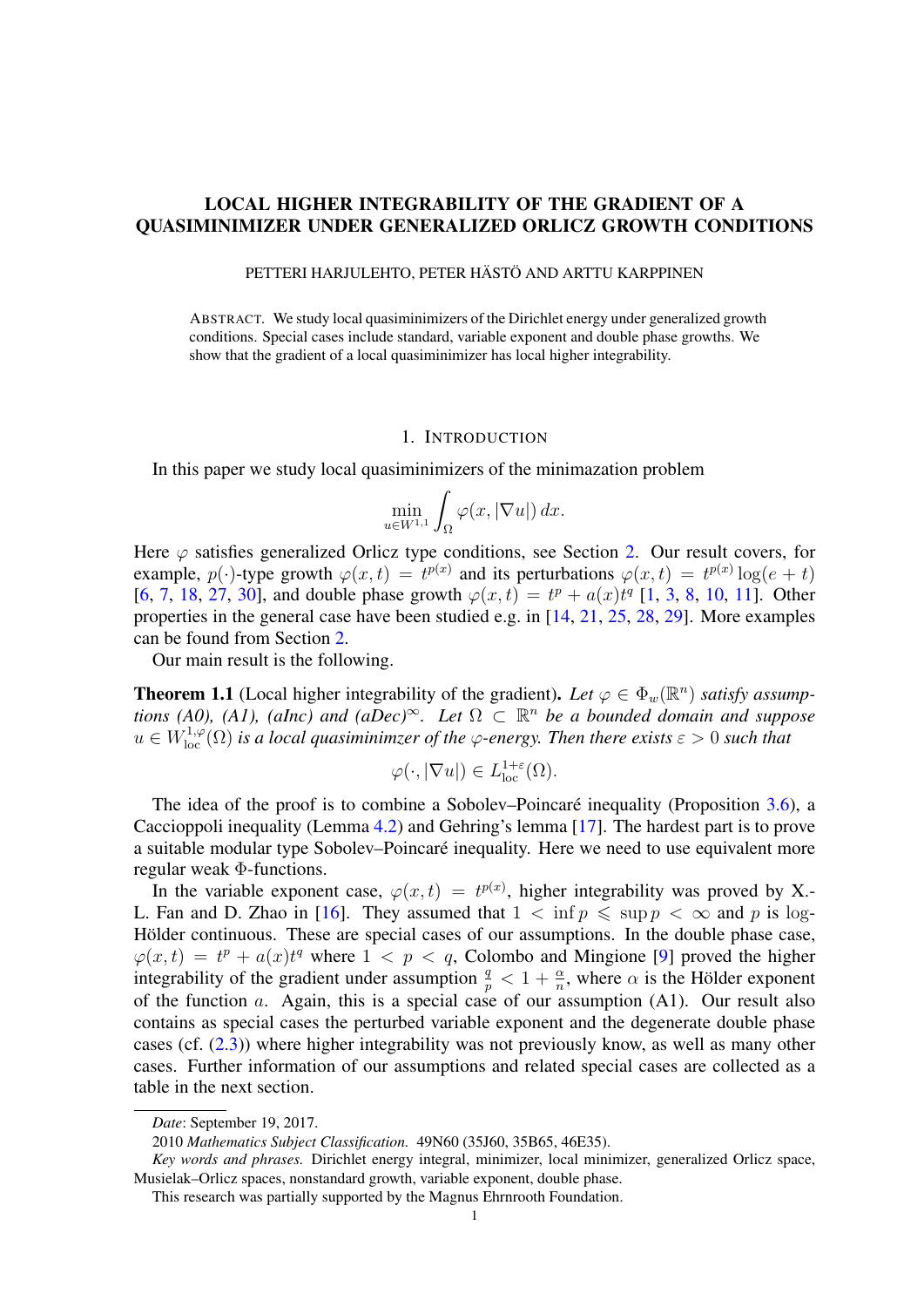### 2. PROPERTIES OF GENERALIZED Φ-FUNCTIONS

<span id="page-1-0"></span>By  $\Omega \subset \mathbb{R}^n$  we denote a bounded domain, i.e. an open and connected set. The notation  $f \lesssim g$  means that there exists a constant  $C > 0$  such that  $f \leq Cg$ . The notation  $f \approx g$ means that  $f \lesssim g \lesssim f$ . By c we denote a generic constant whose value may change between appearances. A function f is *almost increasing* if there exists a constant  $L \geq 1$  such that  $f(s) \leqslant Lf(t)$  for all  $s \leqslant t$  (more precisely, L-almost increasing). *Almost decreasing* is defined analogously.

**Definition 2.1.** We say that  $\varphi : \Omega \times [0, \infty) \to [0, \infty]$  is a *weak*  $\Phi$ -function, and write  $\varphi \in \Phi_w(\Omega)$ , if

- For every  $t \in [0, \infty)$  the function  $x \mapsto \varphi(x, t)$  is measurable and for every  $x \in \Omega$  the function  $t \mapsto \varphi(x, t)$  is increasing.
- $\varphi(x,0) = \lim_{t \to 0^+} \varphi(x,t) = 0$  and  $\lim_{t \to \infty} \varphi(x,t) = \infty$  for every  $x \in \Omega$ .
- The function  $t \mapsto \frac{\varphi(x,t)}{t}$  is L-almost increasing for  $t > 0$  for some  $L \ge 1$  and every  $x \in \Omega$ .
- The function  $t \mapsto \varphi(x, t)$  is left-continuous for  $t > 0$  and  $x \in \Omega$ .

We denote  $\varphi \in \Phi_c(\Omega)$  and say that  $\varphi$  is a convex  $\Phi$ -function if, additionally,  $t \mapsto \varphi(x, t)$  is convex.

Two functions  $\varphi$  and  $\psi$  are *equivalent*,  $\varphi \simeq \psi$ , if there exists  $L \geq 1$  such that  $\psi(x, \frac{t}{L}) \leq$  $\varphi(x, t) \leq \psi(x, Lt)$  for every  $x \in \Omega$  and every  $t > 0$ . Equivalent Φ-functions give rise to the same space with comparable norms. By  $\varphi^{-1}$  we denote the left-continuous inverse of a weak  $\Phi$ -function  $\varphi$ ,

<span id="page-1-1"></span>
$$
\varphi^{-1}(x,\tau) := \inf\{t \geq 0 \,:\, \varphi(x,t) \geq \tau\}.
$$

We say that  $\varphi$  is *doubling* if there exists a constant  $L \geq 1$  such that  $\varphi(x, 2t) \leq L\varphi(x, t)$ for every  $x \in \Omega$  and every  $t \geq 0$ . If  $\varphi$  is doubling with constant L, then by iteration

(2.2) 
$$
\varphi(x,t) \leqslant L^2 \left(\frac{t}{s}\right)^Q \varphi(x,s)
$$

for every  $x \in \Omega$  and every  $0 < s < t$ , where  $Q = \log_2(L)$ . For the proof see for example [\[5,](#page-9-16) Lemma 3.3, p. 66]. If  $\varphi$  is doubling, then [\(2.2\)](#page-1-1) shows that  $\simeq$  implies  $\approx$ . On the other hand,  $\approx$  always implies  $\approx$  since the function  $t \mapsto \frac{\varphi(x,t)}{t}$  is almost increasing; hence  $\approx$  and  $\approx$  are equivalent in the doubling case. Note that doubling also yields that  $\varphi(x, t + s) \leq$  $L\varphi(x,t) + L\varphi(x,s).$ 

Let us write  $\varphi_B^+$  $_B^+(t) := \sup_{x \in B} \varphi(x, t)$  and  $\varphi_B^ \overline{B}_B(t) := \inf_{x \in B} \varphi(x, t);$  and abbreviate  $\varphi^{\pm} :=$  $\varphi_{\Omega}^{\pm}$  $\frac{1}{\Omega}$ . Assume that there exists a constant  $\sigma > 0$  such that the following two conditions hold.

- (A0) There exists  $\beta \in (0, 1)$  such that  $\varphi^+(\beta \sigma) \leq 1 \leq \varphi^-(\sigma)$ .
- (A1) There exists  $\beta \in (0, 1)$  such that

$$
\varphi_B^+(\beta t)\leqslant \varphi_B^-(t)
$$

for every  $t \in [\sigma, (\varphi_B^-)]$  $(\frac{1}{|B|})^{-1}(\frac{1}{|B|})$  $\frac{1}{|B|}$ ) and every ball B with  $(\varphi_B^-)$  $\left(\frac{1}{|E|}\right)^{-1}\left(\frac{1}{|E|}\right)$  $\frac{1}{|B|}\big)\geqslant \sigma.$ 

We also introduce the following assumptions, which are of different nature. They are related to the  $\Delta_2$  and  $\nabla_2$  conditions from Orlicz space theory.

(aInc)<sub>p</sub> There exists  $L \geq 1$  such that  $t \mapsto \frac{\varphi(x,t)}{t^p}$  is L-almost increasing in  $(0,\infty)$ . (aDec)<sup>∞</sup> There exists  $L \ge 1$  such that  $t \mapsto \frac{\varphi(x,t)+1}{t^q}$  is L-almost decreasing in  $(0,\infty)$ . We write (aInc) if there exists  $p > 1$  such that (aInc)<sub>p</sub> holds, similarly for (aDec)<sup>∞</sup>. Further, we write  $(aDec)_q$  if  $(aDec)_q^{\infty}$  has no "+1" term. This is equivalent to doubling [\[25,](#page-9-10) Lemma 2.6]. These conditions are invariant under equivalence of Φ-functions.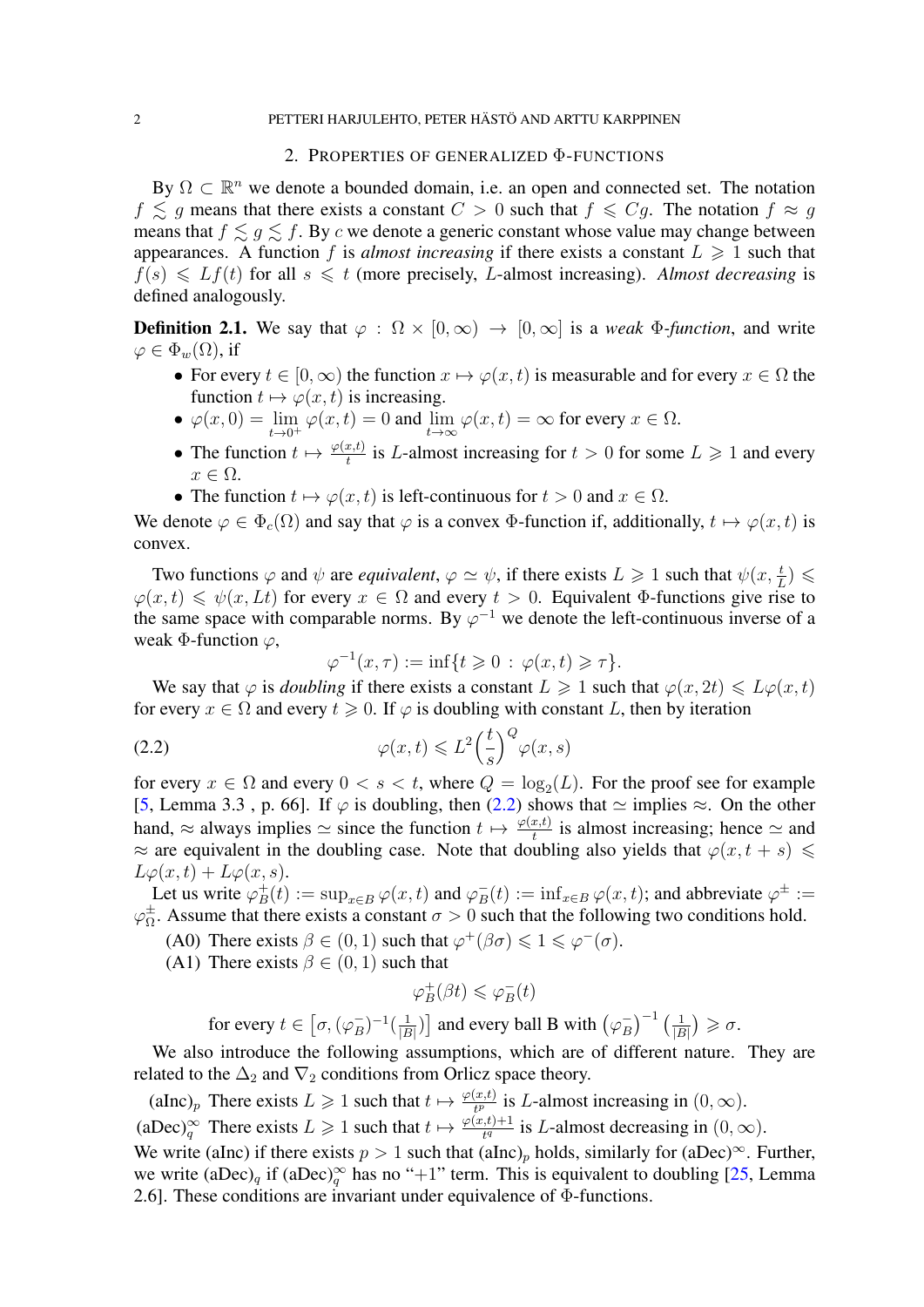The condition (aDec)<sup>∞</sup> is new to this paper, but it corresponds to doubling at infinity,  $\Delta_2(\infty)$ , which is the base form of doubling in Rao–Ren [\[31\]](#page-9-17). (What is here called doubling, they call globally doubling.) It can equivalently be written as the requirement that  $t \mapsto \frac{\varphi(x,t)}{t^q}$ is L-almost decreasing for values  $t > 0$  such that  $\varphi(x, t) \geq 1$ . The constant 1 has been chosen for convenience and the choice does not play a significant role.

The reason for considering doubling at infinity rather than the full range is that some researchers [\[12,](#page-9-18) [13\]](#page-9-19) have recently considered the following variant of the double phase functional,

<span id="page-2-0"></span>(2.3) 
$$
F(x,t) \approx (t-1)_+^p + a(x)(t-1)_+^q,
$$

with  $(s)_+ := \max\{s, 0\}$ , which is singular even for positive values of the gradient. Clearly, this is not doubling, but it does satisfy the condition  $(aDec)_{q}^{\infty}$ .

In results to come, positive constants, such as c, might depend on the weak  $\Phi$ -function  $\varphi$ . This means that they may depend on all or some of the following parameters:  $\beta$ ,  $\sigma$ ,  $p$  and  $q$ . In such cases we denote for example  $c = c(n, \varphi)$  if c depends on the dimension n and some of the parameters of  $\varphi$ .

The next table interprets the assumptions in the context of variable exponent and double phase growth.

| $\varphi(x,t)$                                                                                         | (A0) | (A1)                                                                                                    | (aInc) (aDec) $(aDec)^{\infty}$ |  |
|--------------------------------------------------------------------------------------------------------|------|---------------------------------------------------------------------------------------------------------|---------------------------------|--|
| $t^{p(x)}a(x)$                                                                                         |      | $\overline{a \approx 1 \quad p \in C^{\log}} \quad p^{-} > 1 \quad p^{+} < \infty \quad p^{+} < \infty$ |                                 |  |
| $t^p + a(x)t^q$                                                                                        |      | $a \in L^{\infty}$ $a \in C^{\frac{n}{p}(q-p)}$ $p > 1$ $q < \infty$ $q < \infty$                       |                                 |  |
| $(t-1)^p_+ + a(x)(t-1)^q_+   a \in L^{\infty}$ $a \in C^{\frac{n}{p}(q-p)}$ $p > 1$ false $q < \infty$ |      |                                                                                                         |                                 |  |

*Remark* 2.4. In the double phase case, the assumption  $a \in C^{\frac{n}{p}(q-p)}$  or (A1) is related to the boundedness of the maximal operator and several other properties that can be obtained through it. These kind of properties are also used in this paper. However, Baroni–Colombo– Mingione [\[2,](#page-8-2) [3,](#page-8-1) [4\]](#page-8-3) have shown that a weaker assumption suffices if one has additional information about the minimizer u. Namely, if u is locally bounded then  $a \in C^{q-p}$  suffices for higher integrability, whereas if  $u \in C^{\gamma}$ , then  $a \in C^{(1-\gamma)(q-p)}$  suffices. With the method of this paper, it is not possible to use possible additional information about  $u$  to recover these results, so this remains for future research.

Generalized Orlicz and Orlicz–Sobolev spaces have been studied with our assumptions in [\[22,](#page-9-20) [23,](#page-9-21) [24,](#page-9-22) [25\]](#page-9-10). We recall some definitions. We denote by  $L^0(\Omega)$  the set of measurable functions in  $\Omega$  and the integral average of a function f over a set A is denoted by  $f_A f(x) dx =: f_A$ . Also, if B is a ball with radius r, then tB is a concentric ball with radius tr.

**Definition 2.5.** Let  $\varphi \in \Phi_w(\Omega)$  and define the *modular*  $\varrho_{\varphi}$  for  $f \in L^0(\Omega)$  by

$$
\varrho_{\varphi}(f) := \int_{\Omega} \varphi(x, |f(x)|) \, dx.
$$

The *generalized Orlicz space*, also called Musielak–Orlicz space, is defined as the set

$$
L^{\varphi}(\Omega) := \{ f \in L^0(\Omega) : \lim_{\lambda \to 0^+} \varrho_{\varphi}(\lambda f) = 0 \}
$$

equipped with the (Luxemburg) norm

$$
||f||_{L^{\varphi}(\Omega)} := \inf \left\{ \lambda > 0 : \varrho_{\varphi} \left( \frac{f}{\lambda} \right) \leq 1 \right\}.
$$

If the set is clear from the context we abbreviate  $||f||_{L^{\varphi}(\Omega)}$  by  $||f||_{\varphi}$ .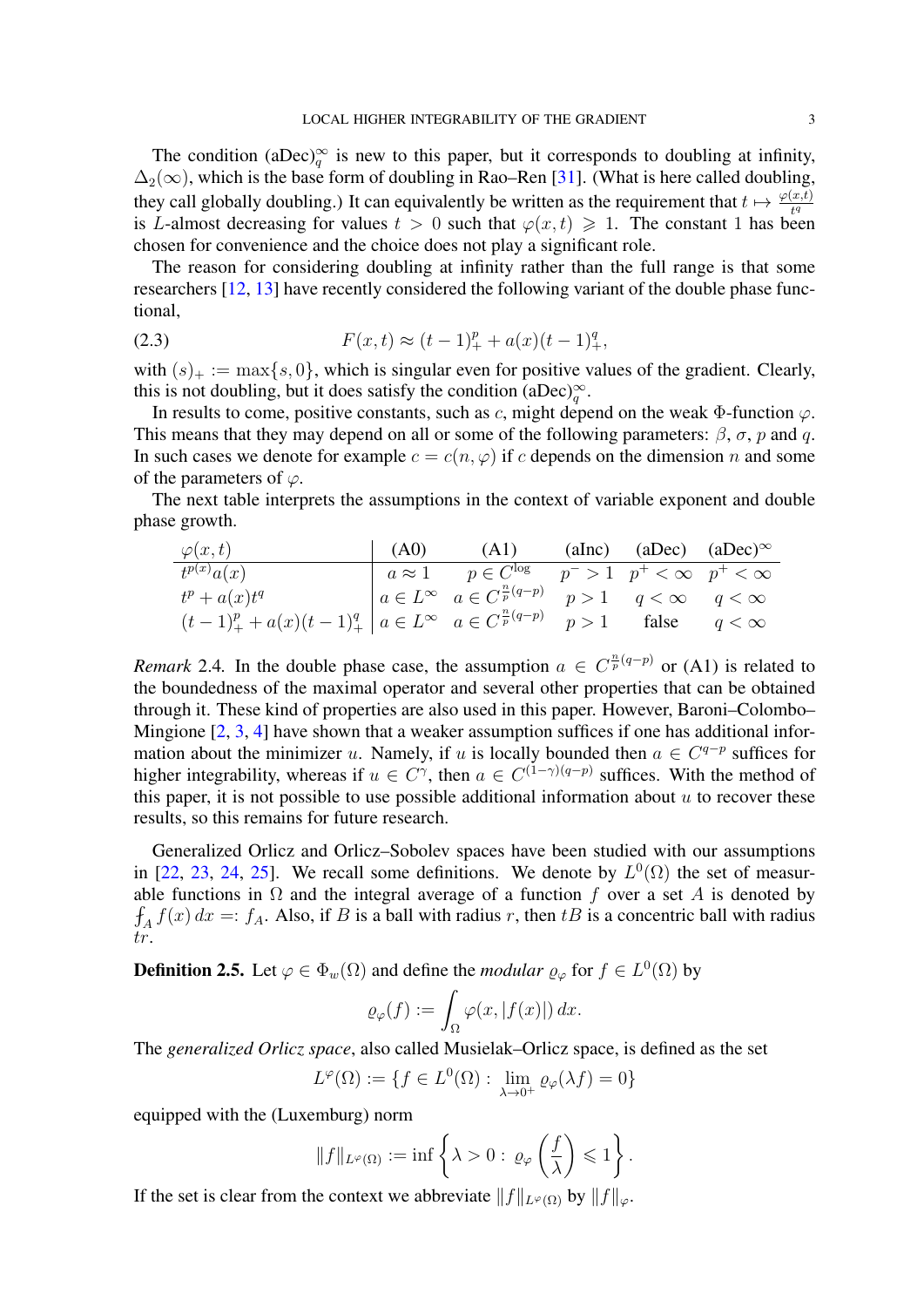A function  $u \in L^{\varphi}(\Omega)$  belongs to the *Orlicz–Sobolev space*  $W^{1,\varphi}(\Omega)$  if its weak partial derivatives  $\partial_1 u, \dots, \partial_n u$  exist and belong to  $L^{\varphi}(\Omega)$ .

## 3. AUXILIARY RESULTS

We start with three lemmas regarding Jensen type inequalities for  $\Phi_w(\Omega)$ -functions. The first one concerns a Φ-prefunction  $\varphi$ , which is a weak Φ-function without the left-continuity. Note also that first we also consider  $\varphi$  independent of x.

<span id="page-3-0"></span>**Lemma 3.1.** Let  $\varphi$  be a prefunction that satisfies (alnc)<sub>p</sub>,  $p \ge 1$ . Then there exists  $\beta_0 > 0$ such that the following Jensen-type inequality holds for every  $f \in L^1_{loc}(\Omega)$  and every ball  $B \subset \Omega$ *:* 

$$
\varphi\bigg(\beta_0\oint_B f\,dx\bigg)^{\frac{1}{p}} \leqslant \oint_B \varphi(f)^{\frac{1}{p}}\,dx.
$$

*Proof.* Since  $\varphi^{1/p}$  satisfies (aInc)<sub>1</sub>, there exists  $\psi \in \Phi_c(\Omega)$  such that  $\psi \simeq \varphi^{1/p}$ , by [\[24,](#page-9-22) Lemma 2.2]. By Jensen's inequality for  $\psi$ ,

$$
\varphi\bigg(\tfrac{1}{L^2}\int_B f\,dx\bigg)^{\frac{1}{p}} \leqslant \psi\bigg(\int_B \tfrac{1}{L} f\,dx\bigg) \leqslant \int_B \psi\big(\tfrac{1}{L} f\big)\,dx \leqslant \int_B \varphi(f)^{\frac{1}{p}}\,dx.
$$

The proof of the next lemma is slightly modified version of Lemma 4.4 of [\[26\]](#page-9-23). The original was only stated for convex  $\varphi$ . For completeness, we present a proof of the slight generalization. Since we are interested in bounded domain  $\Omega$ , the assumption (A2) from the original proof can be omitted.

<span id="page-3-3"></span>**Lemma 3.2.** *Let*  $\varphi \in \Phi_w(B)$  *satisfy assumptions (A0), (A1) and (aInc)<sub>p</sub>,*  $p \ge 1$ *. There exists*  $\beta_1 = \beta_1(\varphi) > 0$  *such that* 

$$
\varphi\bigg(x,\beta_1\oint_B|f|\,dy\bigg)^{\frac{1}{p}}\leqslant\int_B\varphi(y,f)^{\frac{1}{p}}\,dy+1,
$$

*for every ball B and*  $f \in L^{\varphi}(B)$  *with*  $\varrho_{\varphi}(f \chi_{\{|f| > \sigma\}}) < 1$ *, where*  $\sigma$  *is the constant in (A0) and (A1).*

*Proof.* We may assume without loss of generality that  $f \ge 0$ . Fix a ball B and  $x \in B$ . Denote  $f_1 := f \chi_{\{f > \sigma\}}$ ,  $f_2 := f - f_1$ , and  $A_i := f_B f_i dy$ . Since  $\varphi^{1/p}$  is increasing,

$$
\varphi\bigg(x,\beta_1\oint_B f\,dy\bigg)^{\frac{1}{p}} \leqslant \varphi\big(x,2\beta_1\max\{A_1,A_2\}\big)^{\frac{1}{p}} \leqslant \varphi\big(x,2\beta_1A_1\big)^{\frac{1}{p}}+\varphi\big(x,2\beta_1A_2\big)^{\frac{1}{p}}.
$$

Since  $\varphi$  satisfies (A0), a short calculation gives that  $\varphi_B^ \overline{B}_B$  satisfies the conditions of Lemma [3.1](#page-3-0) with  $p = 1$ . Thus Lemma [3.1](#page-3-0) and  $\varrho_{\varphi}(f \chi_{\{|f| > \sigma\}}) < 1$  yield that

(3.3) 
$$
\varphi_B^-(\beta_0 A_1) \leq \int_B \varphi_B^-(f_1) dy \leq \int_B \varphi(y, f_1) dy < \frac{1}{|B|}.
$$

Suppose first that  $\beta_0 A_1 \geq \sigma$ . This assumption and [\(3.3\)](#page-3-1) yield that  $\beta_0 A_1$  is in the allowed range of (A1). Thus

<span id="page-3-2"></span><span id="page-3-1"></span>
$$
\varphi\big(x,\beta\beta_0A_1\big)^{\frac{1}{p}}\leqslant \varphi_B^-\big(\beta_0A_1\big)^{\frac{1}{p}}\leqslant \int_B\varphi_B^-(f_1)^{\frac{1}{p}}\,dy\leqslant \int_B\varphi(y,f_1)^{\frac{1}{p}}\,dy.
$$

Next consider  $\beta_0 A_1 \leq \sigma$ . Using (aInc)<sub>p</sub> and (A0), we conclude that

(3.4) 
$$
\varphi\left(x,\beta^2\beta_0A_1\right)^{\frac{1}{p}} \leqslant \varphi\left(x,\beta\sigma\right)^{\frac{1}{p}} \frac{L\beta\beta_0}{\sigma}A_1 \leqslant c \int_B \frac{f_1}{\sigma} dy.
$$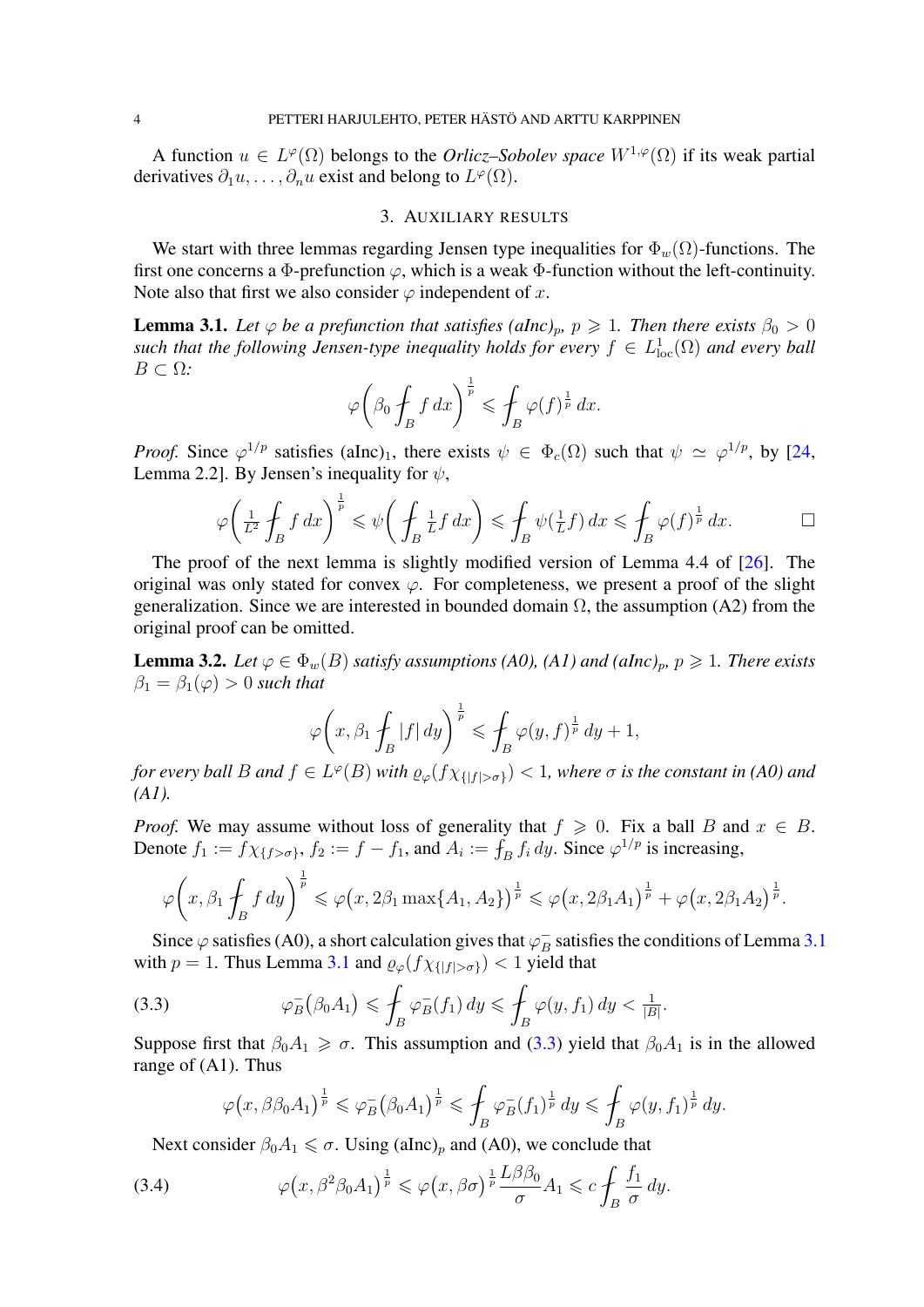By (A0),  $1 \le \varphi(y, \sigma)$ . If  $f_1 > \sigma$ , it follows from (aInc)<sub>p</sub> and (A0) that

$$
\frac{f_1}{\sigma} \leqslant L \frac{\varphi(y, f_1)^{\frac{1}{p}}}{\varphi(y, \sigma)^{\frac{1}{p}}} \leqslant L \varphi(y, f_1)^{\frac{1}{p}}.
$$

The inequality is trivial when  $f_1(x) = 0$ , and by definition  $f_1$  does not take values in  $(0, \sigma)$ . Thus the inequality holds in all cases. From  $(3.4)$  we then deduce

$$
\varphi(x,\beta^2\beta_0A_1)^{\frac{1}{p}} \leqslant c \int_B \varphi(y,f_1)^{\frac{1}{p}} dy.
$$

In view of this and the conclusion of previous paragraph, we find that

$$
\varphi\left(x,\tfrac{1}{Lc}\beta^2\beta_0A_1\right)^{\frac{1}{p}} \leqslant \tfrac{1}{c}\varphi\left(x,\beta^2\beta_0A_1\right)^{\frac{1}{p}} \leqslant \int_B \varphi(y,f_1)^{\frac{1}{p}}\,dy \leqslant \int_B \varphi(y,f)^{\frac{1}{p}}\,dy,
$$

where we also used  $(alnc)<sub>p</sub>$  for the first inequality.

For  $f_2$ , we note that  $A_2 \leq \sigma$ , since  $f_2 \leq \sigma$ . Thus it follows from (A0) that

$$
\varphi(x,\beta A_2) \leqslant \varphi(x,\beta\sigma) \leqslant 1.
$$

Adding the estimates for  $f_1$  and  $f_2$ , we obtain the claim with constant  $\beta_1 = \min\left\{\frac{\beta}{2}, \frac{\beta^2 \beta_0}{2Lc}\right\}$ . 'n

<span id="page-4-0"></span>**Lemma 3.5.** *Let*  $\varphi \in \Phi_w(B)$  *satisfy assumptions (A0), (A1) and (aInc)<sub>p</sub>,*  $p \ge 1$ *. Then there exists*  $\beta_2 = \beta_2(n, \varphi) > 0$  *such that* 

$$
\varphi\bigg(x,\beta_2\int_B\frac{|f(y)|}{\text{diam }B|x-y|^{n-1}}\,dy\bigg)^{\frac{1}{s}}\leqslant\int_B\frac{\varphi(y,|f(y)|)^{\frac{1}{s}}}{\text{diam }B|x-y|^{n-1}}\,dy+1
$$

*for almost every* x *in the ball*  $B, 1 \leqslant s \leqslant p$  *and every*  $f \in L^{\varphi}(B)$  *with*  $\varrho_{\varphi}(f \chi_{\{|f| > \sigma\}}) < 1$ *.* 

*Proof.* We may assume without loss of generality that  $f \ge 0$ . Fix  $r > 0$  and let B be a ball with radius r. Define annuli  $A_k := \{y \in B : 2^{-k}r \leq |x - y| \leq 2^{1-k}r\}$  for  $k \geq 1$ . We split B into annuli  $A_k$  and obtain

$$
\int_{B} \frac{f(y)}{2r|x-y|^{n-1}} dy \leqslant c_1 \sum_{k=1}^{\infty} 2^{-k} \int_{B(x, 2^{1-k}r)} \chi_{A_k} f(y) dy.
$$

By [\[26,](#page-9-23) Lemma 3.2] there exists a  $\Phi$ -function  $\psi$  such that  $\varphi \simeq \psi$  and  $\psi^{1/p}$  is convex. Fix  $s \in [1, p]$ . Since  $\sum_{k=1}^{\infty} 2^{-k} = 1$ , it follows by convexity of  $\psi^{1/s}$  that

$$
\varphi\left(x, \frac{1}{L^2} \sum_{k=1}^j 2^{-k} \int_{B(x, 2^{1-k}r)} \chi_{A_k} f(y) \, dy\right)^{\frac{1}{s}} \leq \psi\left(x, \frac{1}{L} \sum_{k=1}^j 2^{-k} \int_{B(x, 2^{1-k}r)} \chi_{A_k} f(y) \, dy\right)^{\frac{1}{s}}
$$
  

$$
\leqslant \sum_{k=1}^j 2^{-k} \psi\left(x, \frac{1}{L} \int_{B(x, 2^{1-k}r)} \chi_{A_k} f(y) \, dy\right)^{\frac{1}{s}}
$$
  

$$
\leqslant \sum_{k=1}^\infty 2^{-k} \varphi\left(x, \int_{B(x, 2^{1-k}r)} \chi_{A_k} f(y) \, dy\right)^{\frac{1}{s}}
$$

and by left continuity of  $\varphi$ 

$$
\varphi\left(x,\frac{1}{L^2}\sum_{k=1}^\infty 2^{-k}\int_{B(x,2^{1-k}r)}\chi_{A_k}f(y)\,dy\right)^{\frac{1}{s}}\leqslant \sum_{k=1}^\infty 2^{-k}\varphi\left(x,\int_{B(x,2^{1-k}r)}\chi_{A_k}f(y)\,dy\right)^{\frac{1}{s}}.
$$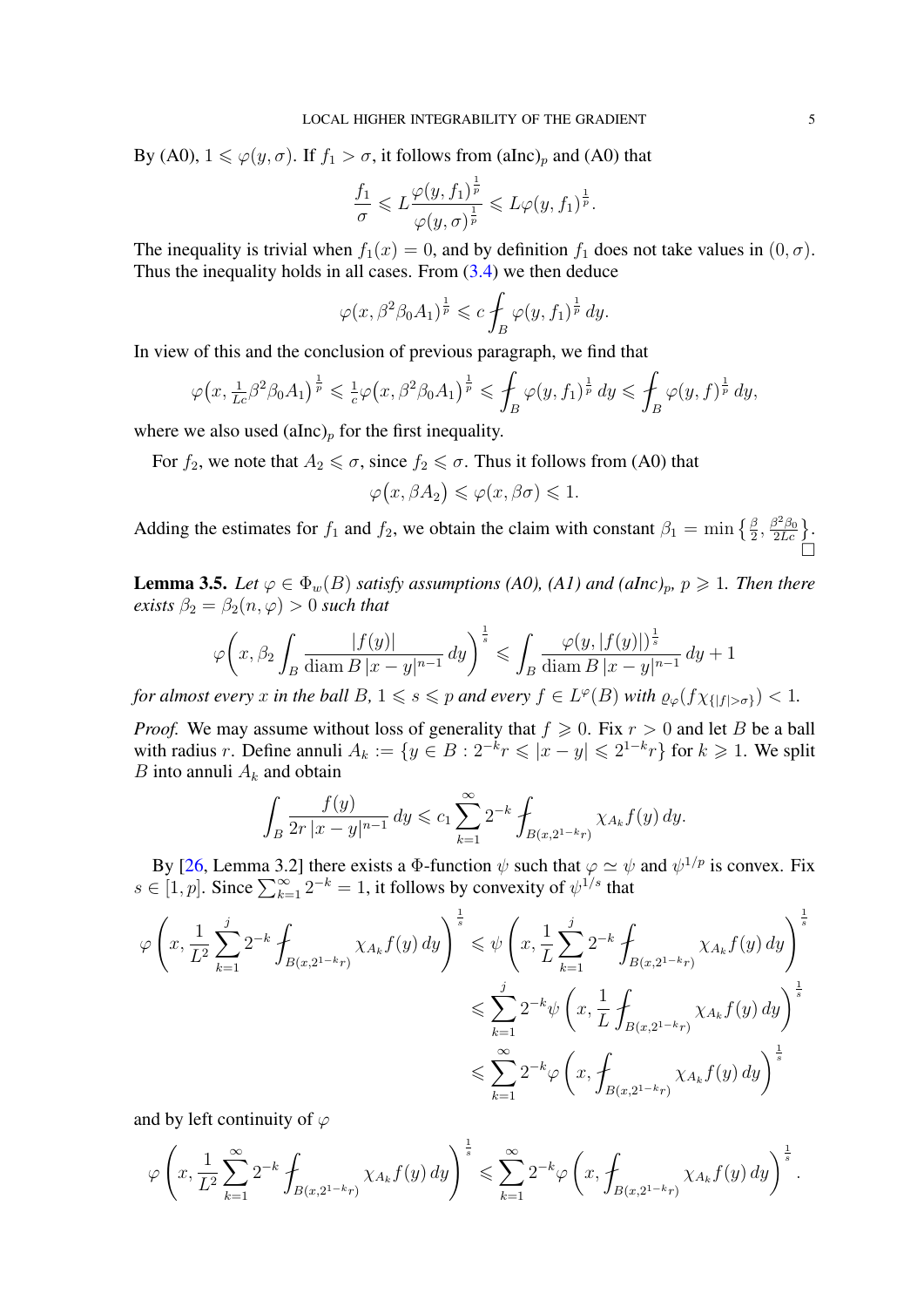Let  $\beta_1 > 0$  be from Lemma [3.2.](#page-3-3) We obtain

$$
(I) := \varphi \bigg( x, \frac{\beta_1}{L^2 c_1} \int_B \frac{f(y)}{r |x - y|^{n-1}} dy \bigg)^{\frac{1}{s}} \leq \sum_{k=1}^{\infty} 2^{-k} \varphi \bigg( x, \beta_1 \int_{B(x, 2^{1-k}r)} \chi_{A_k} f(y) dy \bigg)^{\frac{1}{s}},
$$

so Lemma [3.2](#page-3-3) yields

$$
(I) \leqslant \sum_{k=1}^{\infty} 2^{-k} \bigg( \int_{B(x, 2^{1-k}r)} \chi_{A_k} \varphi(y, f(y))^{\frac{1}{s}} dy + 1 \bigg)
$$
  
\n
$$
\leqslant \frac{1}{2} \sum_{k=1}^{\infty} \frac{2^{1-k}}{|B(x, 2^{1-k}r)|} \int_{B(x, 2^{1-k}r)} \chi_{A_k} \varphi(x, f(y))^{\frac{1}{s}} dy + 1
$$
  
\n
$$
\leqslant \sum_{k=1}^{\infty} \frac{1}{2r(2^{1-k}r)^{n-1}} \int_{B(x, 2^{1-k}r)} \chi_{A_k} \varphi(y, f(y))^{\frac{1}{s}} dy + 1 \leqslant \int_{B} \frac{\varphi(y, f(y))^{\frac{1}{s}}}{2r|x - y|^{n-1}} dy + 1.
$$
  
\nhis is the claim for  $\beta_2 = \frac{\beta_1}{L^2 r}$ .

This is the claim for  $\beta_2 = \frac{\beta_1}{L^2c}$  $L^2c_1$ 

The next proposition is a Sobolev–Poincaré inequality for weak Φ-functions and yields an exponent strictly less than 1. This is the main requirement for Gehring's lemma later on. The proof introduces a probability measure that allows Jensen's inequality to be used in the usual setting. This technique was used in [\[15\]](#page-9-24). The rest of the proof consists of handling leftover terms and technicalities.

<span id="page-5-0"></span>**Proposition 3.6.** *Let*  $\varphi \in \Phi_w(B)$  *satisfy assumptions (A0), (A1) and (aInc)<sub>p</sub>,*  $p \ge 1$ *, and let*  $s \in [1, p]$  with  $s < \frac{n}{n-1}$ . Then there exists a constant  $\beta_3 = \beta_3(n, s, \varphi)$  such that

$$
\int_B \varphi\bigg(x,\beta_3 \frac{|u - u_B|}{\text{diam }B}\bigg) dx \leqslant \bigg(\int_B \varphi(x,|\nabla u|)^{\frac{1}{s}} dx\bigg)^s + 1
$$

*for every*  $v \in W^{1,1}(B)$  *with*  $\|\nabla u\|_{\varphi} < 1$ *.* 

*Proof.* For brevity, we denote  $\kappa := \text{diam } B$ . Suppose first that  $\varphi(x, |\nabla u|) = 0$  for almost every  $x \in B$ . Then by (A0) we see that  $|\nabla u(x)| \le \sigma$  that is  $|\nabla u| \in L^{\infty}(B)$  and thus u is Lipschitz continuous. Hence

$$
|u(x) - u_B| = |u(x) - u(y)| \le \sigma \kappa
$$

for some  $y \in B$  and

$$
\int_B \varphi\left(x, \beta \frac{|u - u_B|}{\kappa}\right) dx \leqslant \int_B \varphi(x, \beta \sigma) dx \leqslant 1.
$$

Thus the proposition is true if the integral on the right-hand side is 0.

Assume then that the integral on the right-hand side of inequality in the claim is positive. We have for almost every  $x \in B$ , by [\[19,](#page-9-25) Chapter 7],

$$
|u(x) - u_B| \leq C_1(n) \int_B \frac{|\nabla u(y)|}{|x - y|^{n-1}} dy.
$$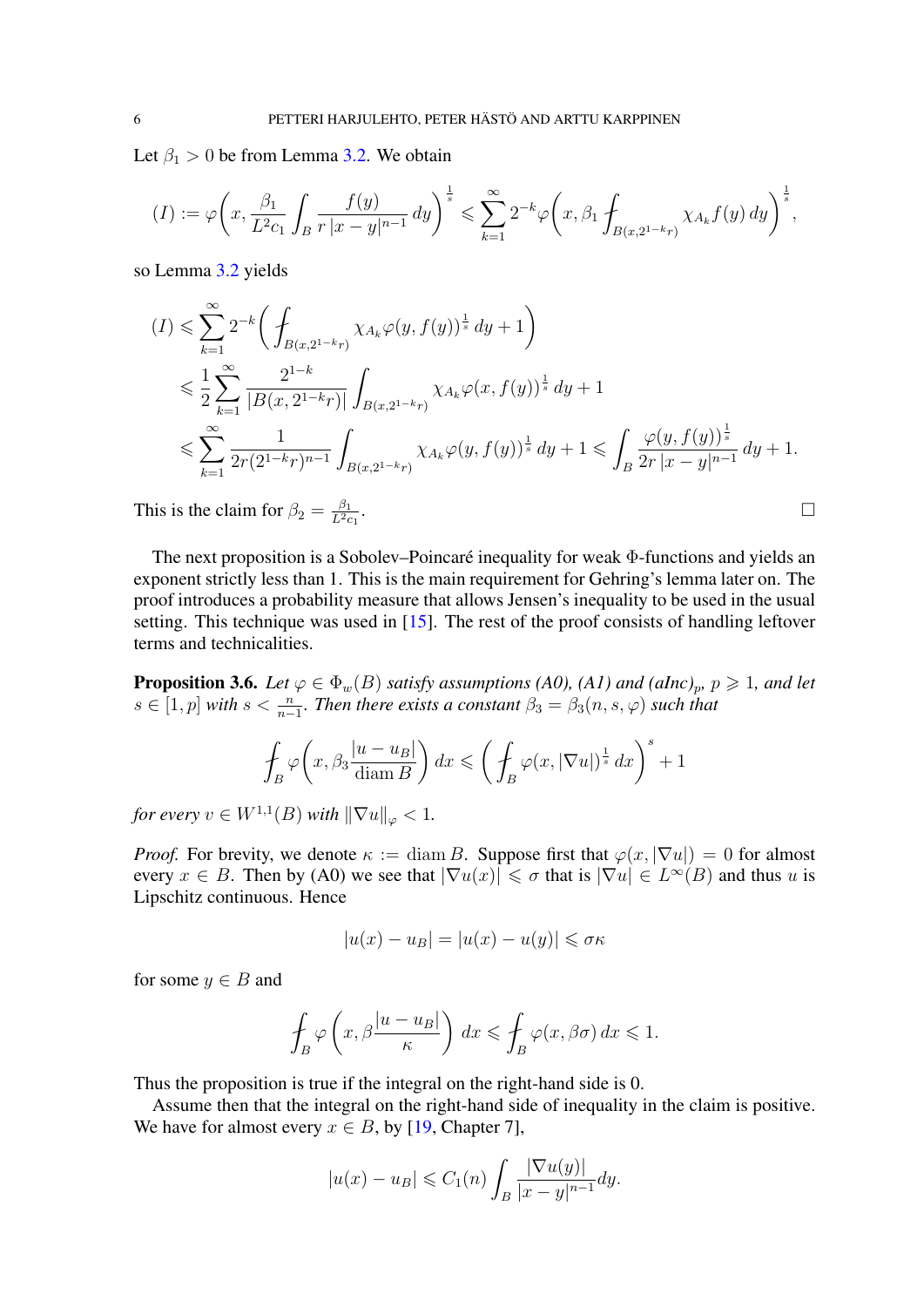The previous inequality and Lemma [3.5](#page-4-0) with constant  $\beta' = \frac{2\beta_2}{C_1}$  $rac{2\beta_2}{C_1}$  yield

<span id="page-6-0"></span>(3.7)  

$$
\varphi\left(x,\beta'\frac{|u(x)-u_B|}{\kappa}\right) \leq \varphi\left(x,\beta_2 \int_B \frac{|\nabla u(y)|}{\kappa|x-y|^{n-1}} dy\right)
$$

$$
\leq \left(\int_B \frac{\varphi(y,|\nabla u(y)|)^{\frac{1}{s}}}{\kappa|x-y|^{n-1}} dy + 1\right)^s
$$

$$
\leq 2^{s-1} \left(\int_B \frac{\varphi(y,|\nabla u(y)|)^{\frac{1}{s}}}{\kappa|x-y|^{n-1}} dy\right)^s + 2^{s-1}.
$$

Set  $J := \int_B \varphi(x, |\nabla u|)^{1/s} dx > 0$  and define a measure by  $d\mu(y) := \frac{1}{J}\varphi(y, |\nabla u|)^{1/s} dy$ . Then

$$
\int_B \frac{\varphi(y, |\nabla u(y)|)^{\frac{1}{s}}}{\kappa |x-y|^{n-1}} dy = \int_B \frac{J}{\kappa |x-y|^{n-1}} d\mu(y).
$$

Since  $\mu$  is a probability measure, we can use Jensen's inequality for the convex function  $t \mapsto t^s$ :

$$
\Bigg(\int_{B}\frac{\varphi(y,|\nabla u(y)|)^{\frac{1}{s}}}{\kappa|x-y|^{n-1}}\,dy\Bigg)^s\leqslant \int_{B}\frac{J^s}{\kappa^s|x-y|^{s(n-1)}}\,d\mu(y)=J^{s-1}\int_{B}\frac{\varphi(y,|\nabla u|)^{1/s}}{\kappa^s|x-y|^{s(n-1)}}\,dy.
$$

We integrate the previous inequality over  $x \in B$ , and use Fubini's theorem to change the order of integration

$$
\int_B \left( \int_B \frac{\varphi(y, |\nabla u(y)|)^{\frac{1}{s}}}{\kappa |x-y|^{n-1}} dy \right)^s dx = J^{s-1} \int_B \varphi(y, |\nabla u(y)|)^{\frac{1}{s}} \int_B \frac{dx}{\kappa^s |x-y|^{s(n-1)}} dy.
$$

Finally, we use the assumption  $s < \frac{n}{n-1}$  to estimate

$$
\int_{B} \frac{dx}{\kappa^{s} |x - y|^{s(n-1)}} \leqslant c \kappa^{-s(n-1) + n - s} = c \kappa^{n - sn}
$$

for  $y \in B$  and conclude, taking into account the definition of J, that

$$
\int_{B}\left(\int_{B}\frac{\varphi(y,|\nabla u(y)|)^{\frac{1}{s}}}{\kappa|x-y|^{n-1}}dy\right)^{s}dx\leqslant c\left(\frac{J}{\kappa^{n}}\right)^{s}=c\left(\int_{B}\varphi(y,|\nabla u(y)|)^{\frac{1}{s}}dy\right)^{s}.
$$

Combining this with  $(3.7)$ , which is integrated over B, we complete the proof as the constant c can be absorbed into  $\beta'$  by (aInc)<sub>1</sub>.

#### 4. HIGHER INTEGRABILITY

Next we turn to properties of the minimizing function  $u$ , namely the Caccioppoli inequality for a quasiminimzer.

**Definition 4.1.** Let  $\varphi \in \Phi_w(\Omega)$  and  $K \ge 1$ . A function  $u \in W^{1,\varphi}(\Omega)$  is a *local* K*quasiminimizer* of the  $\varphi$ -energy in  $\Omega$  if

$$
\int_{\{v\neq 0\}} \varphi(x, |\nabla u|) dx \leqslant K \int_{\{v\neq 0\}} \varphi(x, |\nabla (u+v)|) dx
$$

for all  $v \in W^{1,\varphi}(\Omega)$  with spt  $v := \overline{\{v \neq 0\}} \subset \Omega$ .

In the next result we need the doubling near infinity.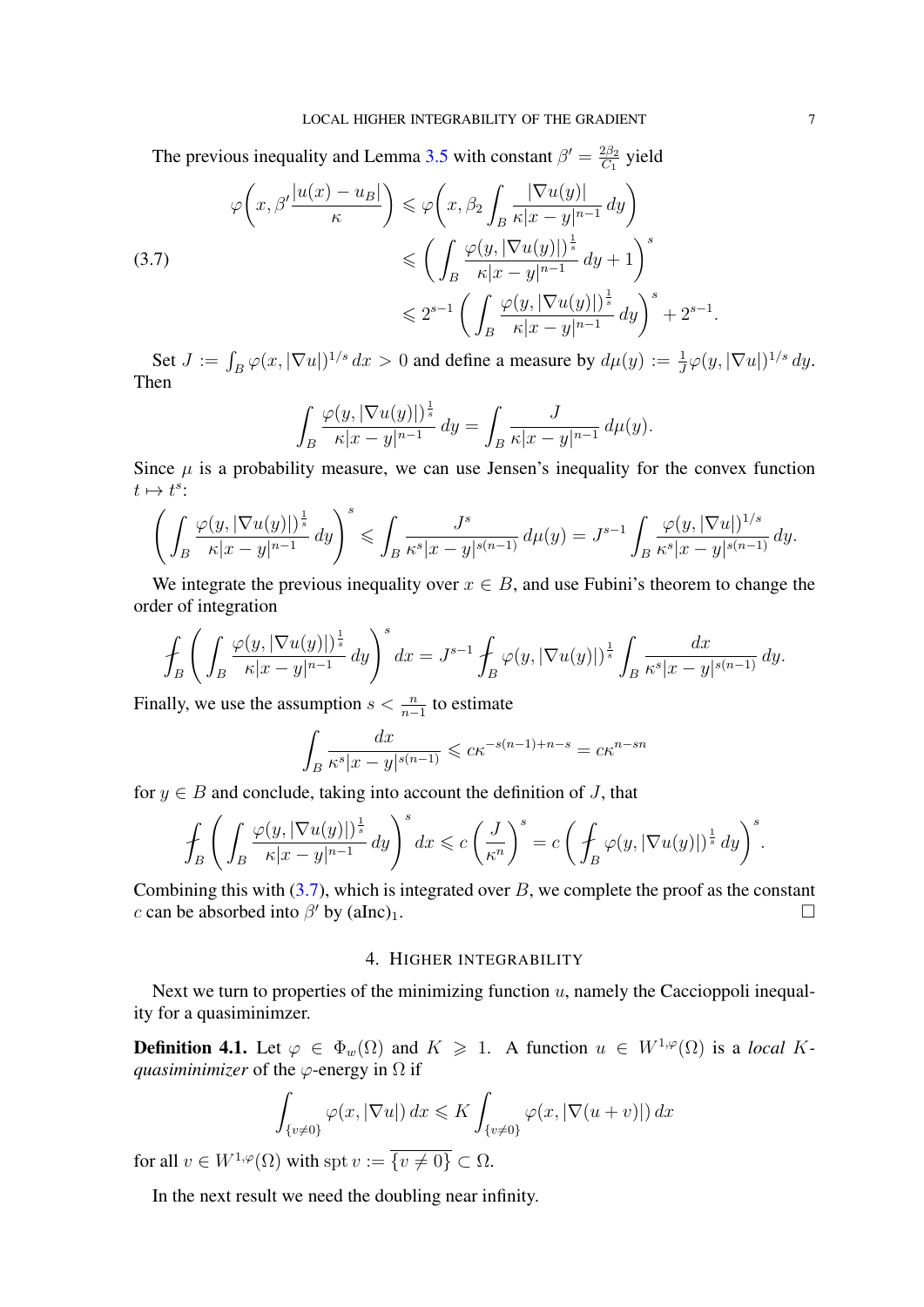<span id="page-7-0"></span>**Lemma 4.2** (Caccioppoli inequality for quasiminimizer ). Let  $\varphi \in \Phi_w(\Omega)$  *satisfy (aDec)*<sup> $\infty$ </sup><sub>q</sub>, u *be a local* K*-quasiminimizer in* Ω *and* 2B ⊂⊂ Ω*. Then we have*

(4.3) 
$$
\int_{B} \varphi(x, |\nabla u|) dx \lesssim \int_{2B} \varphi\left(x, \frac{|u - u_{2B}|}{\text{diam } B}\right) dx + 1,
$$

*in the ball B, where the implicit constant depends only on n, K and (aDec)*<sup> $\infty$ </sup><sub> $q$ </sub>.

*Proof.* Denote  $\kappa := \text{diam } B$ . Let  $t, s \in [1, 2]$ ,  $s < t$ . Also, let  $\eta \in C_0^{\infty}(tB)$  be such that  $0 \leq \eta \leq 1$ ,  $\eta = 1$  in sB, and  $|\nabla \eta| \leq \frac{4}{(t-1)^2}$  $\frac{4}{(t-s)\kappa}$ . Denote  $w = -\eta(u - u_{2B})$  and  $v := u + w$ . Since  $u$  is a local  $K$ -quasiminimizer

$$
\int_{tB} \varphi(x, |\nabla u|) dx \leqslant K \int_{tB} \varphi(x, |\nabla v|) dx.
$$

We have

$$
|\nabla v| \le (1 - \eta)|\nabla u| + |\nabla \eta||u - u_{2B}|.
$$
  
Denote  $a := 2^q L \ge 1$ . By  $(aDec)^{\infty}_{q}$  and  $|\nabla \eta| \le \frac{4}{(t-s)\kappa}$ , we get that

$$
\varphi(x, |\nabla v|) \leq \varphi\left(x, 2\max\{(1-\eta)|\nabla u|, \frac{4|u-u_{2B}|}{(t-s)\kappa}\}\right)
$$
  
\n
$$
\leq (\varphi(x, 2(1-\eta)|\nabla u|) + 1) + (\varphi\left(x, \frac{8|u-u_{2B}|}{(t-s)\kappa}\right) + 1)
$$
  
\n
$$
\leq a\varphi(x, (1-\eta)|\nabla u|) + a + a^3\varphi\left(x, \frac{|u-u_{2B}|}{(t-s)\kappa}\right) + a^3
$$
  
\n
$$
\leq a\varphi(x, (1-\eta)|\nabla u|) + a^3\varphi\left(x, \frac{|u-u_{2B}|}{(t-s)\kappa}\right) + c.
$$

Combining the above inequalities, we find that

$$
\int_{tB} \varphi(x, |\nabla u|) dx \leq aK \int_{tB} \varphi(x, (1-\eta)|\nabla u|) dx + a^3K \int_{tB} \varphi\left(x, \frac{|u - u_{2B}|}{(t - s)\kappa}\right) dx + Kc|2B|.
$$

By decreasing the set on the left hand side, we obtain

<span id="page-7-1"></span>(4.4) 
$$
\int_{sB} \varphi(x, |\nabla u|) dx \leq aK \int_{tB} \varphi(x, (1 - \eta) |\nabla u|) dx + a^3 K \int_{tB} \varphi(x, \frac{|u - u_{2B}|}{(t - s)\kappa}) dx + Kc|2B|.
$$

On the right-hand side, we have  $\varphi(x,(1-\eta)|\nabla u|) = \varphi(x,0) = 0$  in sB, and so

$$
\int_{tB} \varphi(x, (1-\eta)|\nabla u|) dx = \int_{tB \setminus sB} \varphi(x, (1-\eta)|\nabla u|) dx \leqslant \int_{tB \setminus sB} \varphi(x, |\nabla u|) dx.
$$

Now we can use the hole-filling trick by adding  $aK \int_{sB} \varphi(x, |\nabla u|) dx$  to both sides of [\(4.4\)](#page-7-1), ending with  $aK + 1$  of the integral on the left-hand side, and  $aK$  on the right. After we divide with  $aK + 1$ , we have

$$
\int_{sB} \varphi(x, |\nabla u|) dx \leqslant \frac{aK}{aK+1} \int_{tB} \varphi(x, |\nabla u|) dx + \frac{a^3K}{aK+1} \int_{2B} \varphi(x, \frac{|u-u_{2B}|}{(t-s)\kappa}) dx + C.
$$

Since  $1 \leq \frac{aK}{aK+1} + \frac{a^3K}{aK+1}$ , this implies that

$$
\int_{sB} \varphi(x, |\nabla u|) + 1 dx \le \frac{aK}{aK + 1} \int_{tB} \varphi(x, |\nabla u|) + 1 dx \n+ \frac{a^3 K}{aK + 1} \int_{2B} \varphi(x, \frac{|u - u_{2B}|}{(t - s)\kappa}) + 1 dx + C.
$$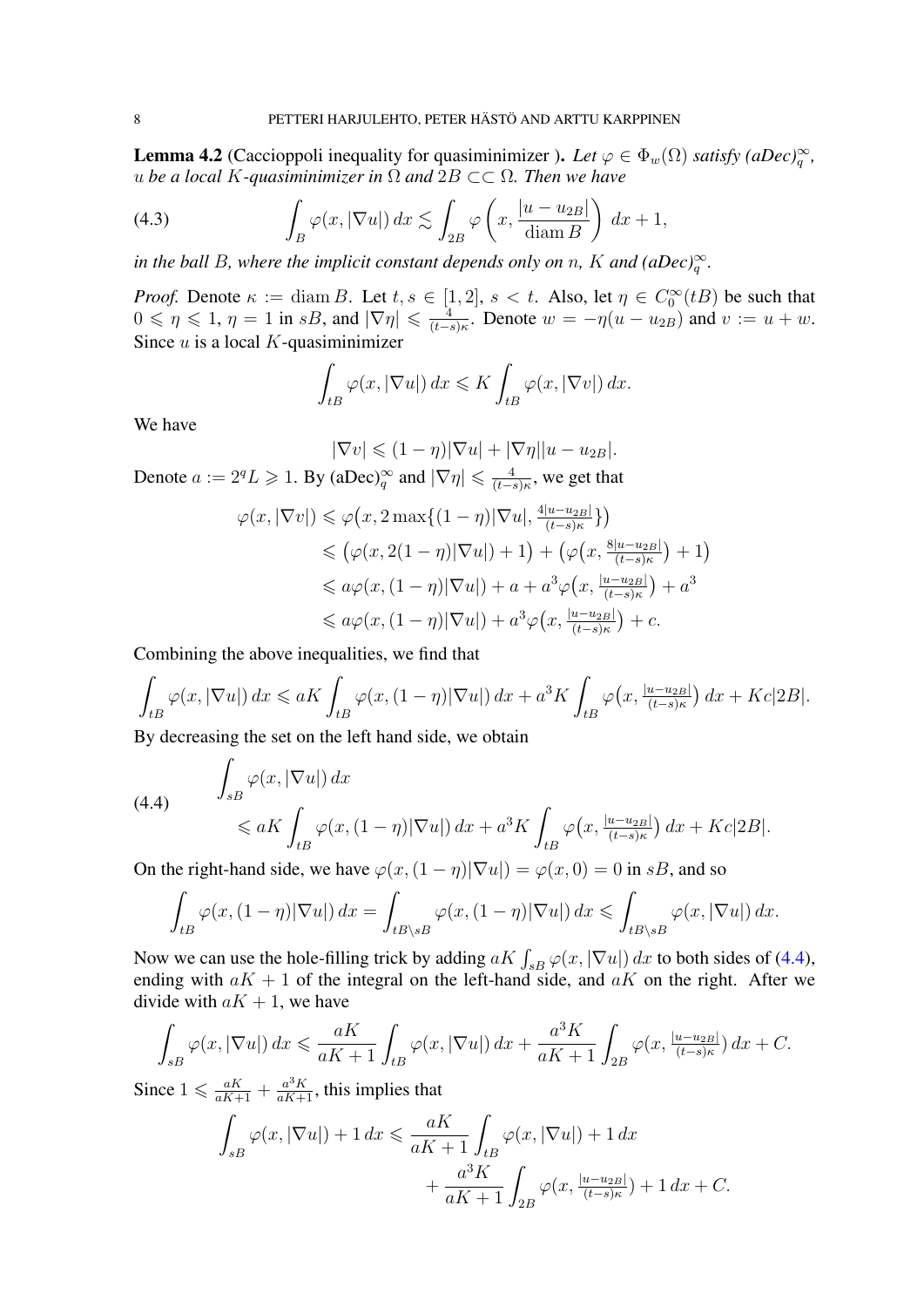Now, as the function  $(\varphi(x, t) + 1)$  is doubling for all  $t > 0$ , we can use a variant of the standard iteration lemma, Lemma 4.2 of [\[25\]](#page-9-10), and get

$$
\int_{B} \varphi(x, |\nabla u|) + 1 dx \lesssim \int_{2B} \varphi\left(x, \frac{|u - u_{2B}|}{\kappa}\right) + 1 dx + C.
$$

The result follows after we subtract |B| from both sides.  $\square$ 

<span id="page-8-4"></span>**Lemma 4.5** (Gehring's lemma, [\[20\]](#page-9-26)). Let  $f \in L^1(B_R)$  be non-negative. Assume that  $g \in$  $L^q(2B_R)$  *for some*  $q > 1$  *and that there exists*  $s \in (0, 1)$  *such that* 

$$
\oint_B f \, dx \lesssim \left( \oint_{2B} f^s \, dx \right)^{\frac{1}{s}} + \oint_{2B} g \, dx
$$

*for every ball*  $B \subset \subset B_R$ *. Then there exists*  $t > 1$  *such that* 

$$
\left(\int_{B_R} f^t dx\right)^{\frac{1}{t}} \lesssim \int_{2B_R} f dx + \int_{2B_R} g^t dx.
$$

Now we are ready to prove our main result, which follows from the last three results.

*Proof of Theorem [1.1.](#page-0-0)* Let  $p > 1$  be such that  $\varphi$  satisfies (aInc)<sub>p</sub>. Fix  $s \in (1, p]$  with  $s <$ n  $\frac{n}{n-1}$ . Choose a ball  $B_R$  such that  $2B_R \subset\subset \Omega$  and  $||\nabla u||_{L^\varphi(2B)} < 1$ . Now the Caccioppoli inequality (Lemma [4.2\)](#page-7-0) yields for a local quasiminimizer u and  $B \subset\subset B_R$  that

$$
\oint_B \varphi(x, |\nabla u|) dx \lesssim \oint_{2B} \varphi\left(x, \frac{|u - u_{2B}|}{\text{diam } B}\right) dx + C.
$$

First adding 1 to the right-hand side, then using  $(aDec)_{q}^{\infty}$  and finally the Sobolev–Poincaré inequality (Proposition [3.6\)](#page-5-0) we get that

$$
\oint_B \varphi(x, |\nabla u|) dx \lesssim \oint_{2B} \varphi\left(x, \beta_3 \frac{|u - u_{2B}|}{\operatorname{diam} B}\right) + 1 dx + C \lesssim \left(\oint_{2B} \varphi(x, |\nabla u|)^{\frac{1}{s}} dx\right)^s + C.
$$

With  $q = C\chi_{\Omega}$ , Gehring's lemma (Lemma [4.5\)](#page-8-4) yields

$$
\left(\oint_{B_R} \varphi(x, |\nabla u|)^t dx\right)^{\frac{1}{t}} \lesssim \int_{2B_R} \varphi(x, |\nabla u|) dx + \int_{2B_R} C^t dx < \infty.
$$

Writing  $\epsilon = t - 1$ , we see that  $\varphi(\cdot, |\nabla u|)$  has higher integrability in the ball B.

Cover  $\Omega' \subset\subset \Omega$  with balls  $B_i$  that satisfy the assumptions of the first part of the proof. Because  $\Omega'$  is compact, we can choose a finite subcover  ${B_i}_{i=1}^N$ . Now

$$
\left(\int_{\Omega'} \varphi(x, |\nabla u|)^{1+\varepsilon} dx\right)^{\frac{1}{1+\varepsilon}} \lesssim \sum_{i=1}^N \int_{2B_i} \varphi(x, |\nabla u|) dx + \int_{2B_i} C^r dx < \infty
$$
  
ofore  $\varphi(\cdot, |\nabla u|) \in L_{\text{loc}}^{1+\varepsilon}(\Omega)$ .

and therefore  $\varphi(\cdot, |\nabla u|) \in L^{1+\varepsilon}_{loc}$ 

#### **REFERENCES**

- <span id="page-8-0"></span>[1] M. Avci and A. Pankov: Multivalued elliptic operators with nonstandard growth, Adv. Nonlinear Anal., to appear. DOI: 10.1515/anona-2016-0043
- <span id="page-8-2"></span>[2] P. Baroni, M. Colombo and G. Mingione: Harnack inequalities for double phase functionals, Nonlinear Anal. 121 (2015), 206–222.
- <span id="page-8-1"></span>[3] P. Baroni, M. Colombo and G. Mingione: Non-autonomous functionals, borderline cases and related function classes, St Petersburg Math. J. 27 (2016), 347–379.
- <span id="page-8-3"></span>[4] P. Baroni, M. Colombo and G. Mingione: Regularity for general functionals with double phase, Preprint (2017).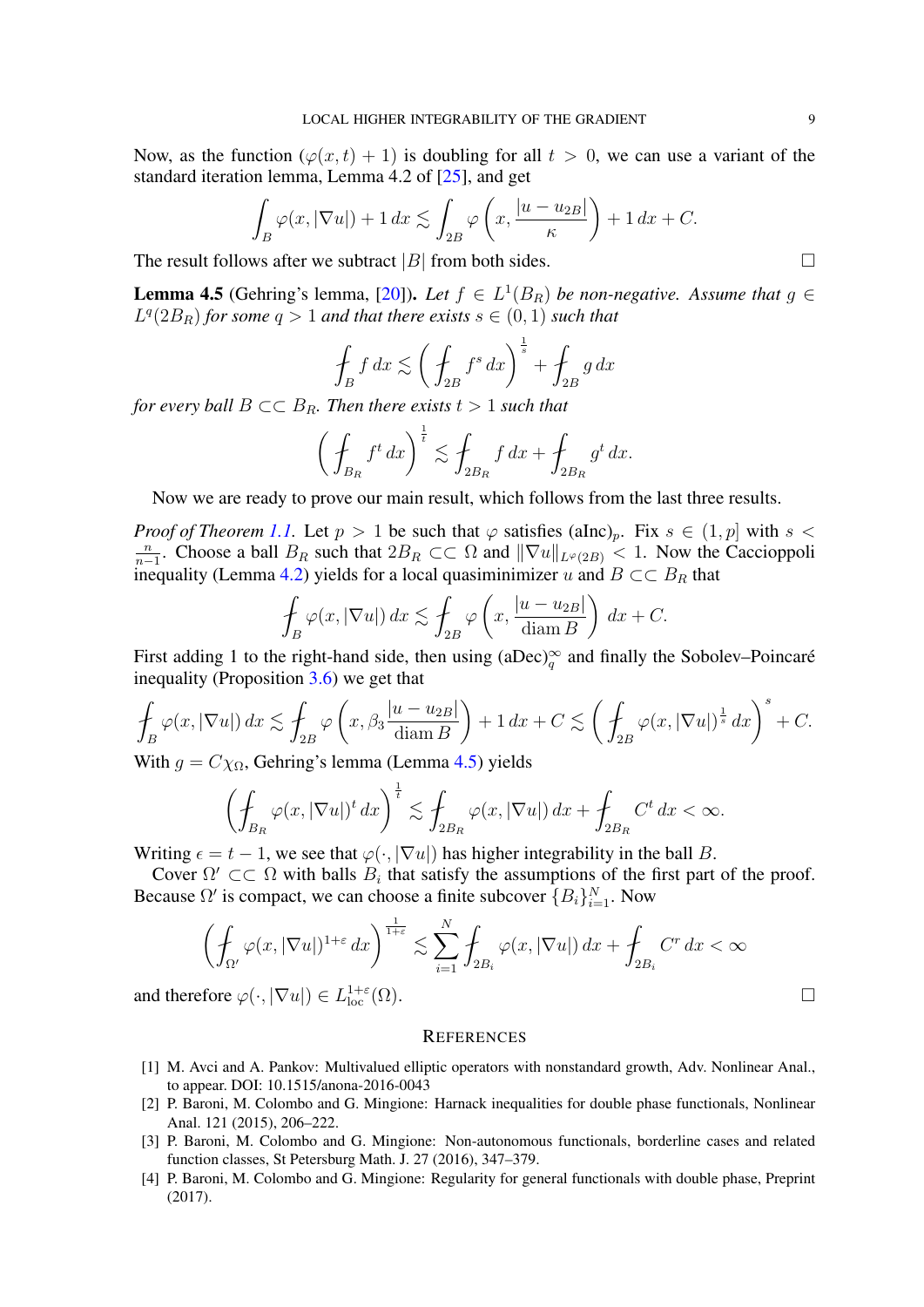- <span id="page-9-16"></span>[5] A. Björn and J. Björn: *Nonlinear potential theory on metric spaces*, EMS Tracts in Mathematics, 17, European Mathematical Society (EMS), Zürich, 2011.
- <span id="page-9-0"></span>[6] S.-S. Byun, M. Lee and J. Ok:  $W^{2,p(\cdot)}$ -regularity for elliptic equations in nondivergence form with BMO coefficients, Math. Ann. 363 (2015), no. 3-4, 1023–1052.
- <span id="page-9-1"></span>[7] S.-S. Byun and Y. Youn: Optimal gradient estimatesvia Riesz potentials for  $p(\cdot)$ -Laplacian type equations, Quart. J. Math., to appear.
- <span id="page-9-5"></span>[8] F. Colasuonno and M. Squassina: Eigenvalues for double phase variational integrals, Ann. Mat. Pura Appl. (4) 195 (2016), no. 6, 1917–1959.
- <span id="page-9-15"></span>[9] M. Colombo and G. Mingione: Regularity for double phase variational problems, Arch. Ration. Mech. Anal. 215 (2015), no. 2, 443–496.
- <span id="page-9-6"></span>[10] M. Colombo and G. Mingione: Bounded minimisers of double phase variational integrals, Arch. Ration. Mech. Anal. 218 (2015), no. 1, 219–273.
- <span id="page-9-7"></span>[11] M. Colombo and G. Mingione: Calderón–Zygmund estimates and non-uniformly elliptic operators, J. Funct. Anal. 270 (2016), 1416–1478.
- <span id="page-9-18"></span>[12] A. Clop, R. Giova, F. Hatami and A. Passarelli di Napoli: Regularity theory and congested traffic dynamics, presented at International Conference on Elliptic and Parabolic Problems Gaeta, May 22–26, 2017.
- <span id="page-9-19"></span>[13] G. Cupini, F. Giannetti, R. Giova and A. Passarelli di Napoli: Higher integrability and differentiability results for vectorial minimizer, presented at International Conference on Elliptic and Parabolic Problems Gaeta, May 22–26, 2017.
- <span id="page-9-8"></span>[14] L. Diening: Maximal function on Musielak-Orlicz spaces and generalized Lebesgue spaces, Bull. Sci. Math. 129 (2005), no. 8, 657–700.
- <span id="page-9-24"></span>[15] L. Diening and S. Schwarzacher: Global gradient estimates for the  $p(\cdot)$ -Laplacian, Nonlinear Anal. 106 (2014), 70–85.
- <span id="page-9-14"></span>[16] X.–L. Fan and D. Zhao: The quasi-minimizer of integral functionals with  $m(x)$  growth conditions, J. Math. Anal. Appl. 263 (2001), 424–446.
- <span id="page-9-13"></span>[17] F. Gehring: The  $L^p$  integrability of the partial derivatives of a quasiconformal mapping, Acta Mathematica 130 (1973), 265–277
- <span id="page-9-2"></span>[18] F. Giannetti and A. Passarelli di Napoli: Regularity results for a new class of functionals with non-standard growth conditions, J. Differential Equations 254 (2013) 1280–1305.
- <span id="page-9-25"></span>[19] D. Gilbarg and N. S. Trudinger: *Elliptic partial differential equations of second order*, Grundlehren der Mathematischen Wissenschaften, Vol. 224. Springer-Verlag, Berlin-New York, 1977.
- <span id="page-9-26"></span>[20] E. Giusti: *Direct Methods in the Calculus of Variations*, World Scientific, Singapore, 2003.
- <span id="page-9-9"></span>[21] P. Gwiazda, P. Wittbold, A. Wróblewska and A. Zimmermann: Renormalized solutions to nonlinear parabolic problems in generalized Musielak-Orlicz spaces, Nonlinear Anal. 129 (2015), 1–36.
- <span id="page-9-20"></span>[22] P. Harjulehto and P. Hästö: Boundary regularity under generalized growth conditions, Preprint (2016).
- <span id="page-9-21"></span>[23] P. Harjulehto and P. Hästö: Riesz potential in generalized Orlicz Spaces, Forum Math. 29 (2017), no. 1, 229–244.
- <span id="page-9-22"></span>[24] P. Harjulehto, P. Hästö and R. Klén: Generalized Orlicz spaces and related PDE, Nonlinear Anal. 143 (2016), 155–173.
- <span id="page-9-10"></span>[25] P. Harjulehto, P. Hästö and O. Toivanen: Hölder regularity of quasiminimizers under generalized growth conditions, Calc. Var. Partial Differential Equations 56 (2017), no. 2, article:22.
- <span id="page-9-23"></span>[26] P. Hästö: The maximal operator on generalized Orlicz spaces, J. Funct. Anal 269 (2015), no. 12, 4038– 4048; J. Funct. Anal. 271 (2016), no. 1, 240–243.
- <span id="page-9-3"></span>[27] V. Latvala and O. Toivanen: Weak Harnack estimates for quasiminimizers with non-standard growth and general structure, Potential Anal. 47 (2017), no. 1, 21–36
- <span id="page-9-11"></span>[28] F.-Y. Maeda, Y. Mizuta, T. Ohno and T. Shimomura: Boundedness of maximal operators and Sobolev's inequality on Musielak-Orlicz-Morrey spaces, Bull. Sci. Math. 137 (2013), 76–96.
- <span id="page-9-12"></span>[29] T. Ohno and T. Shimomura: Musielak-Orlicz-Sobolev spaces with zero boundary values on metric measure spaces, Czechoslovak Math. J. 66(141) (2016), no. 2, 371–394.
- <span id="page-9-4"></span>[30] J. Ok: Gradient estimates for elliptic equations with  $L^{p(\cdot)}$  log L growth, Calc. Var. Partial Differential Equations 55 (2016), no. 2, 1–30.
- <span id="page-9-17"></span>[31] M. Rao and Z. Ren: *Theory of Orlicz spaces*, Monographs and Textbooks in Pure and Applied Mathematics, 146, Marcel Dekker, Inc., New York, 1991